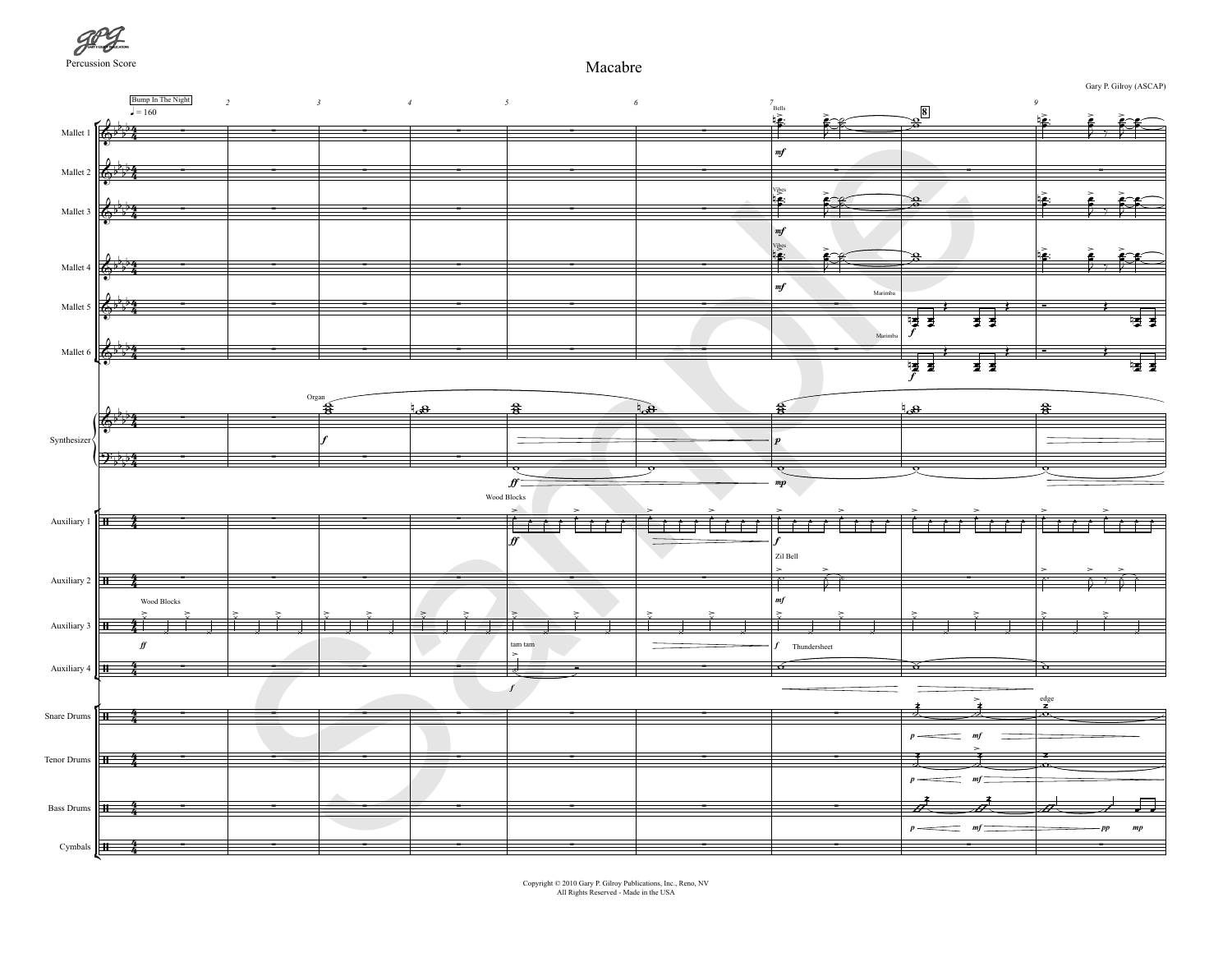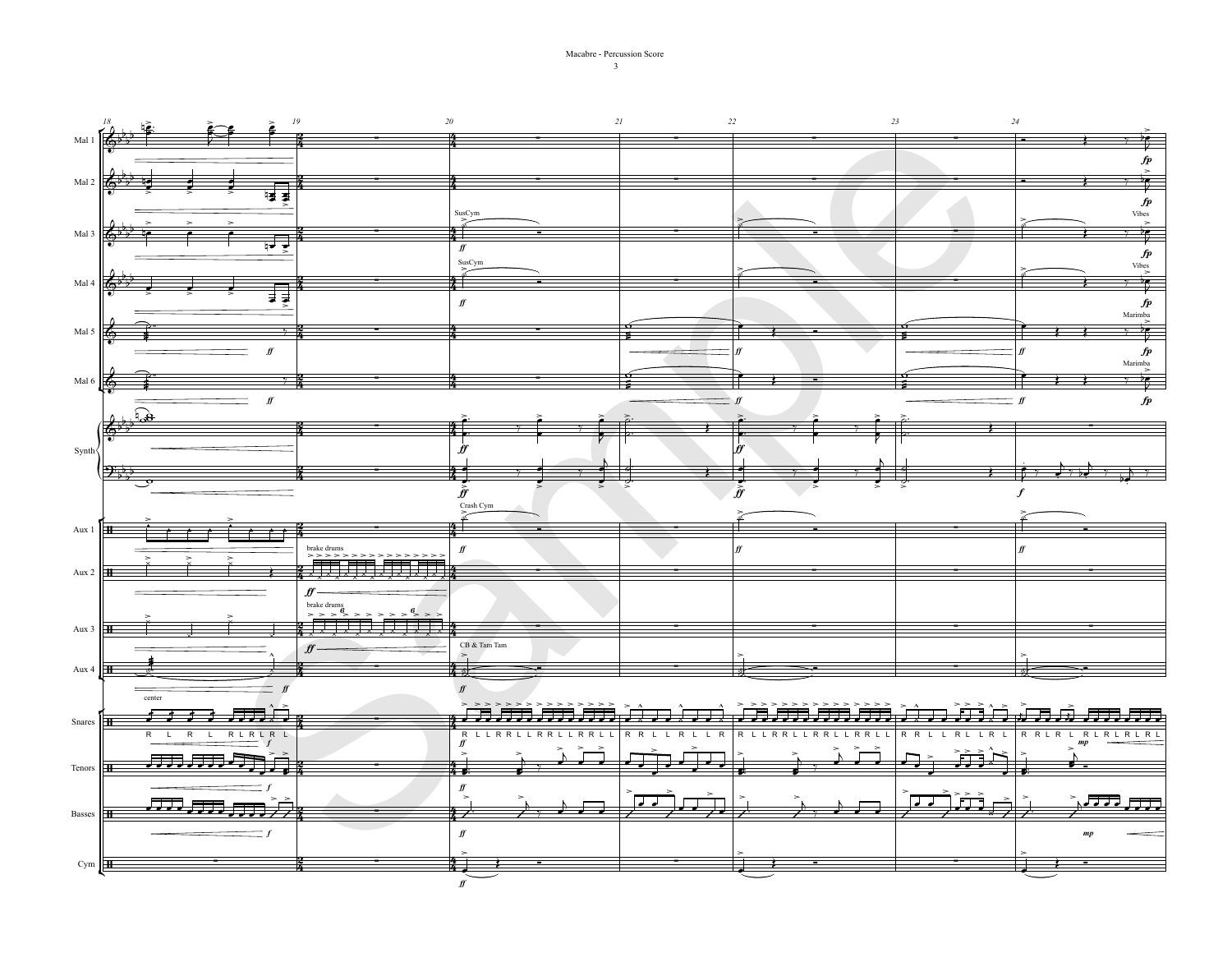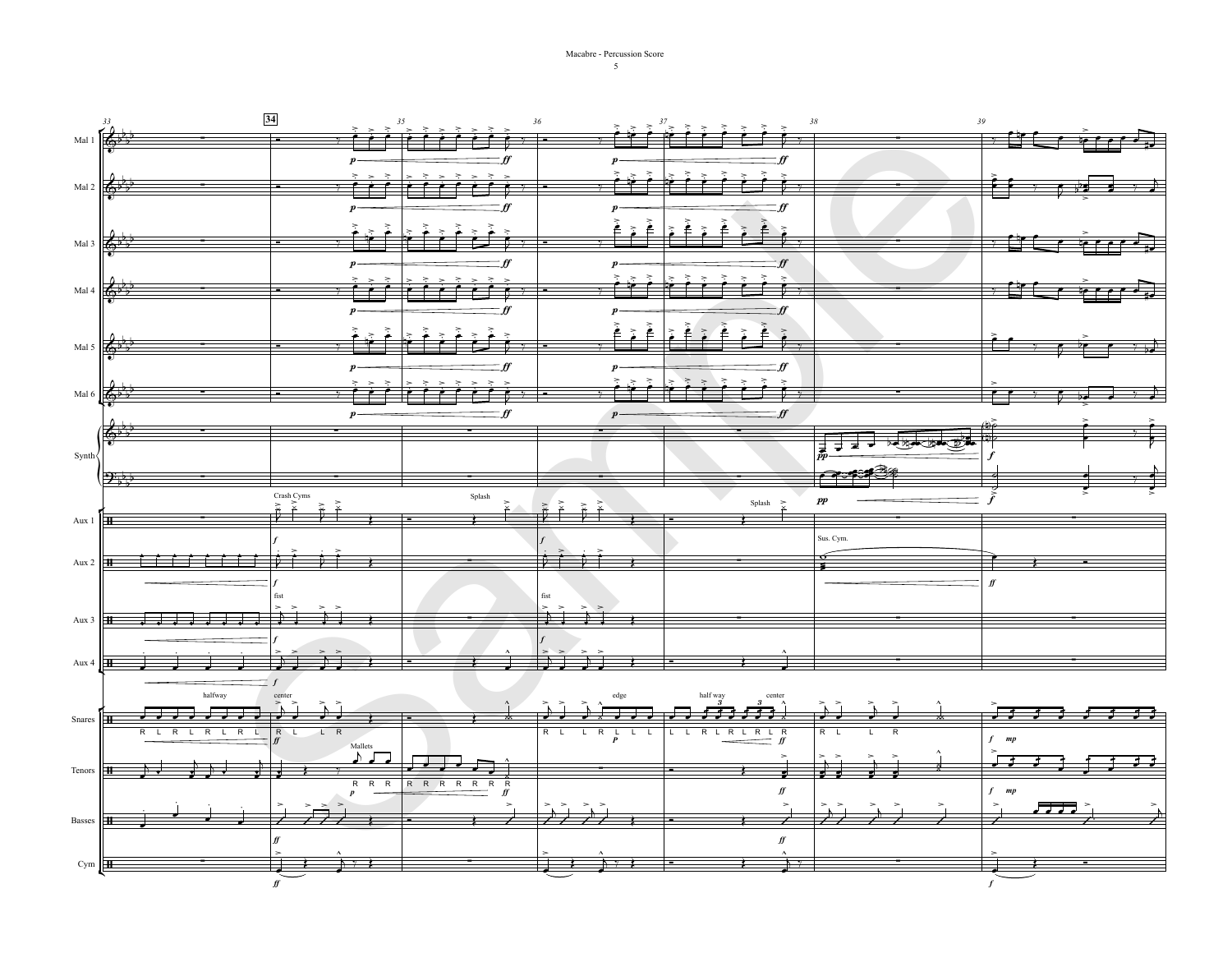

*ff*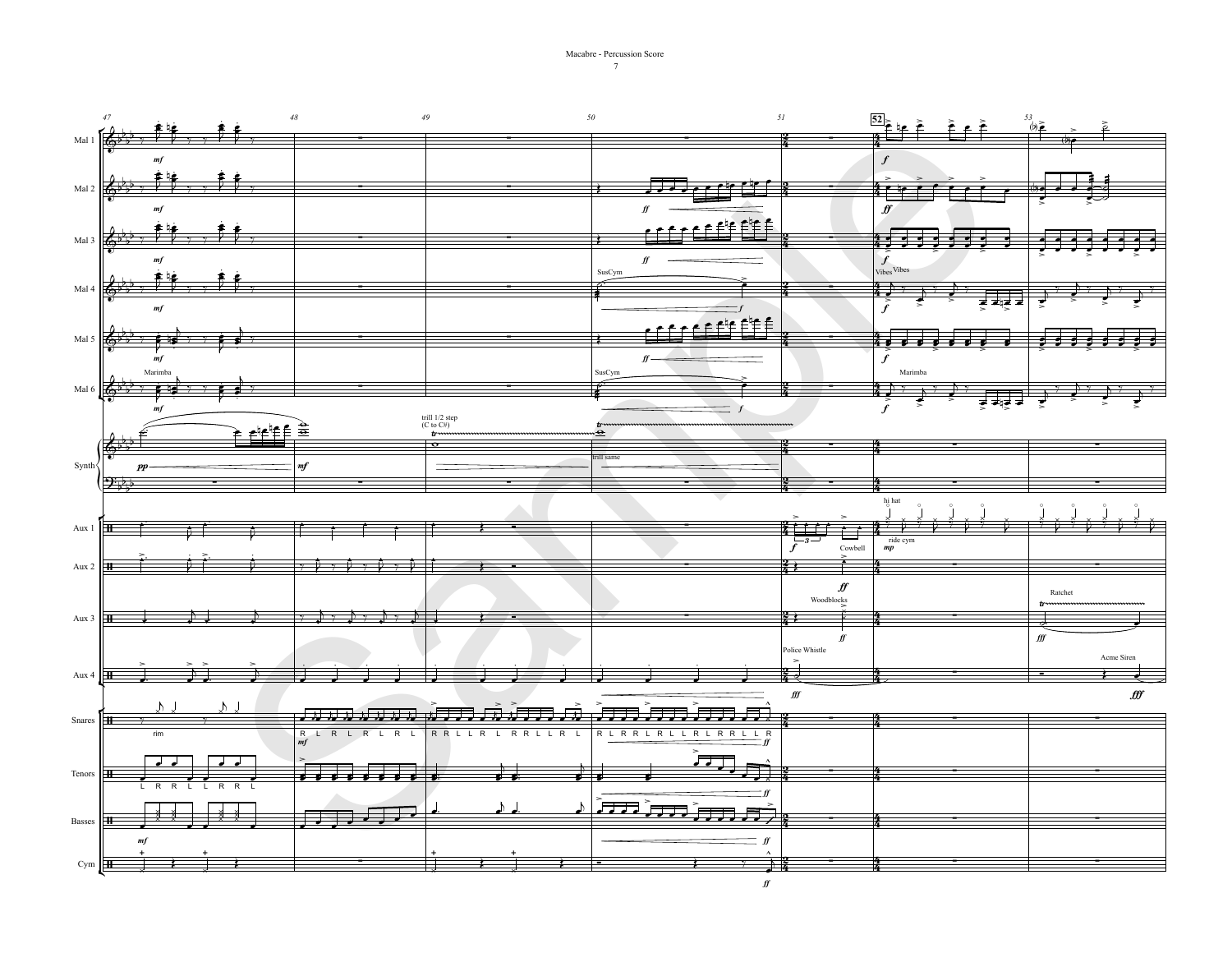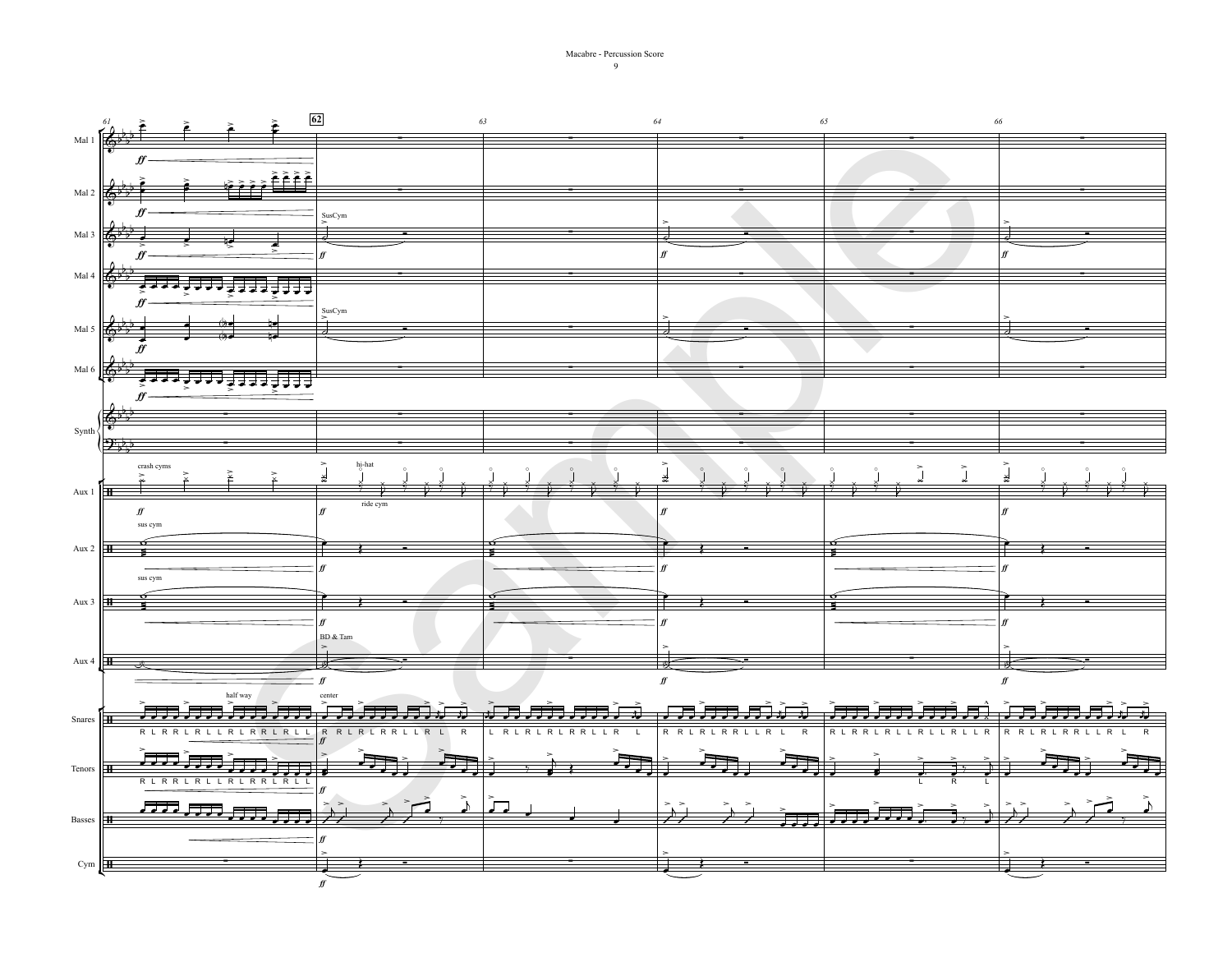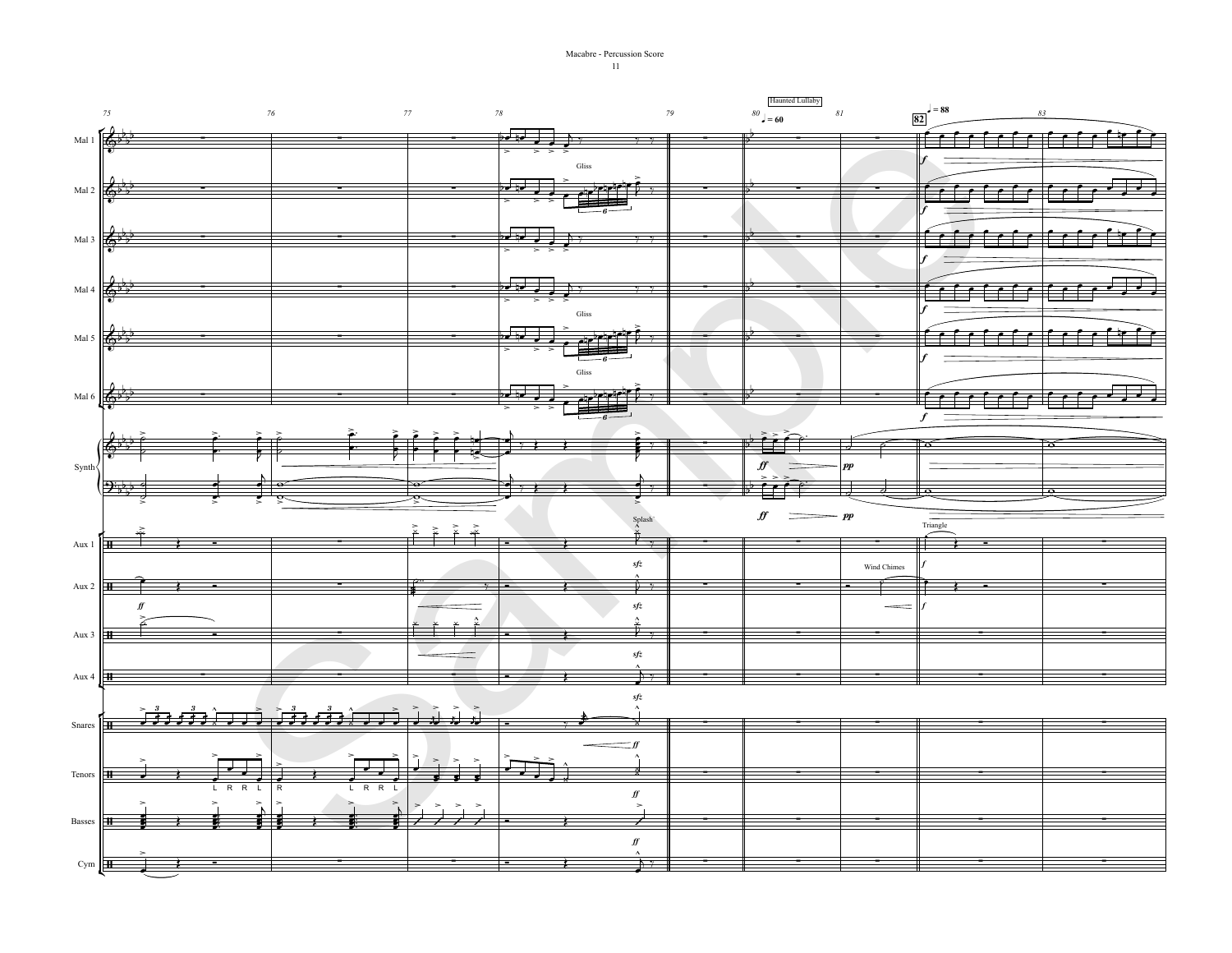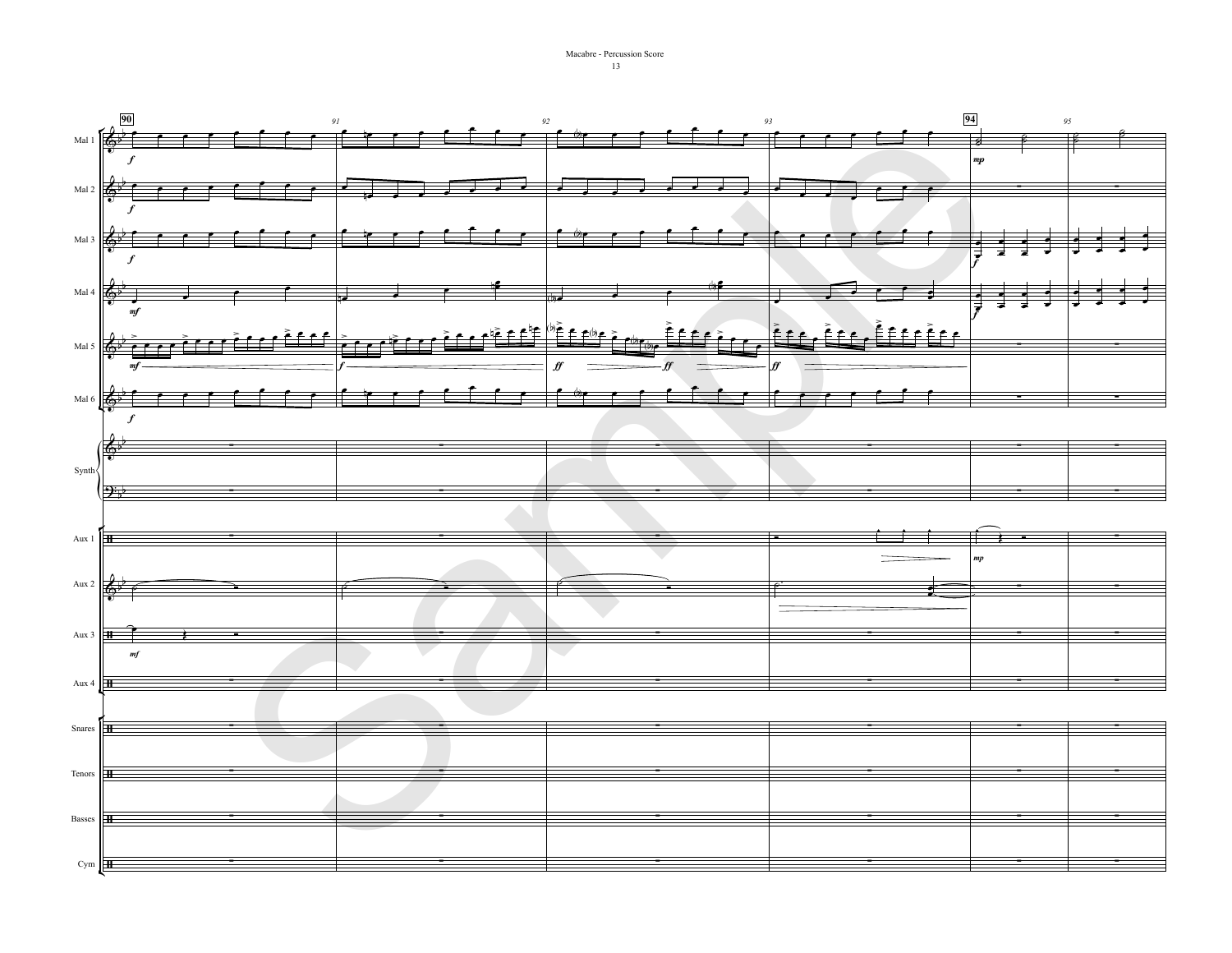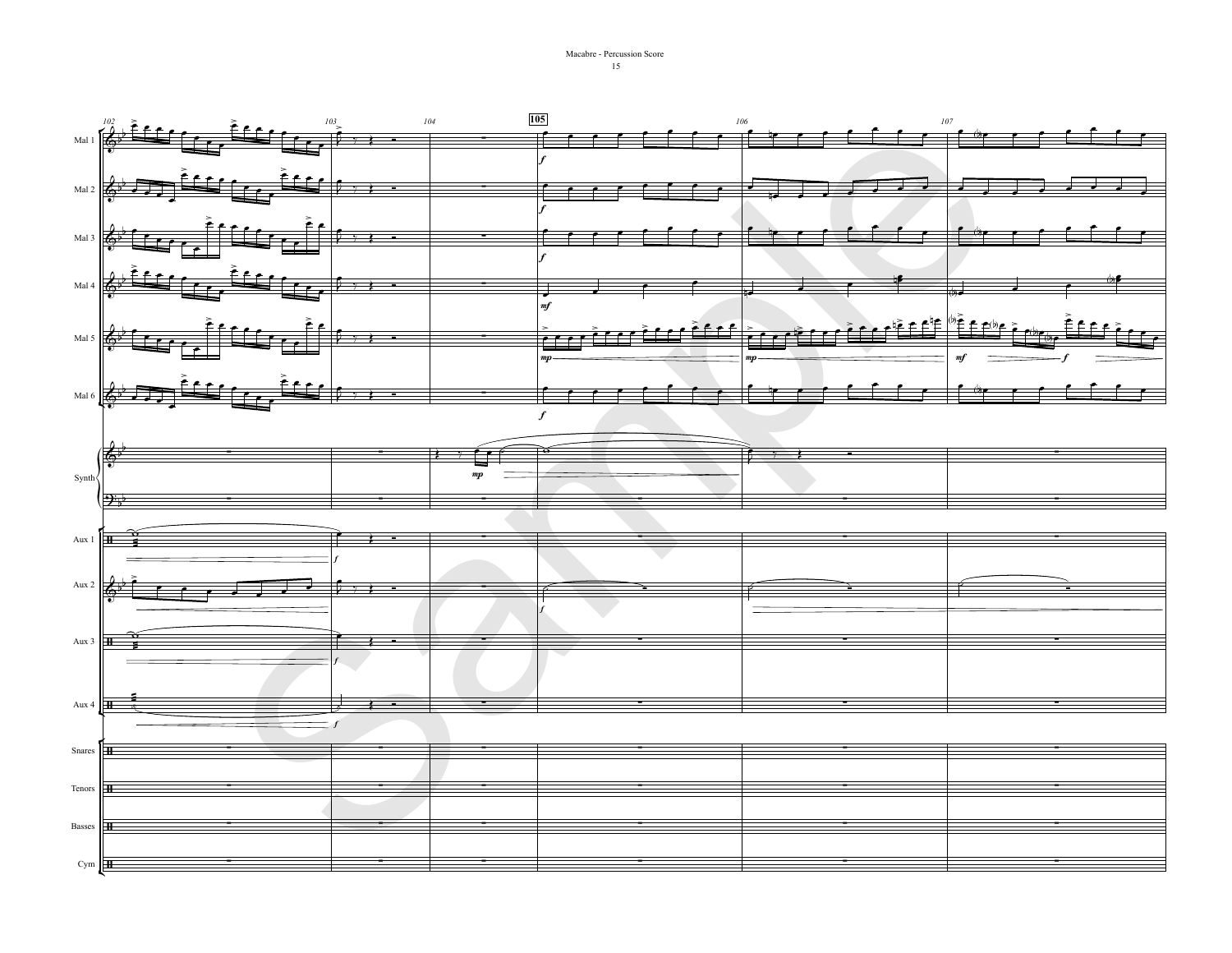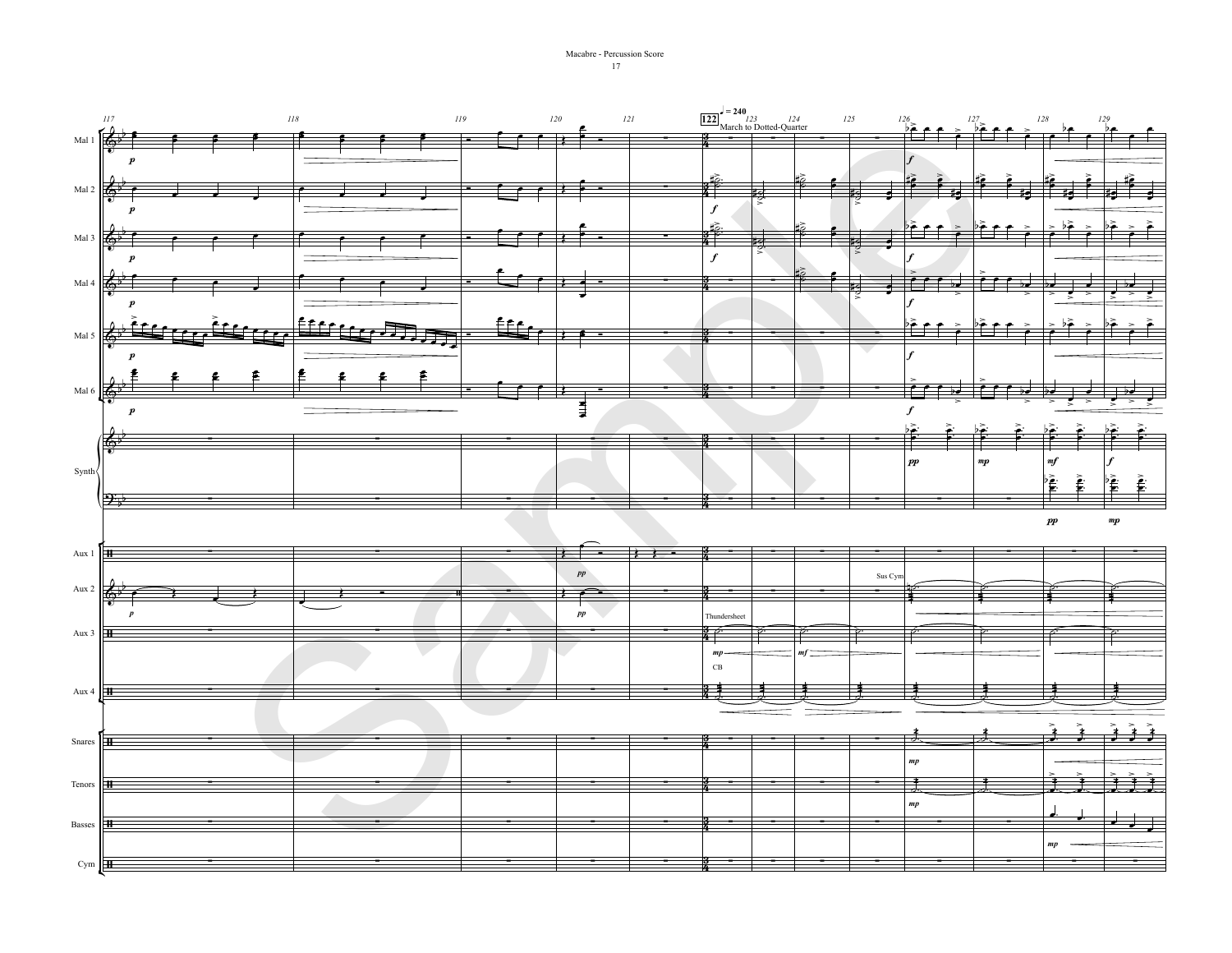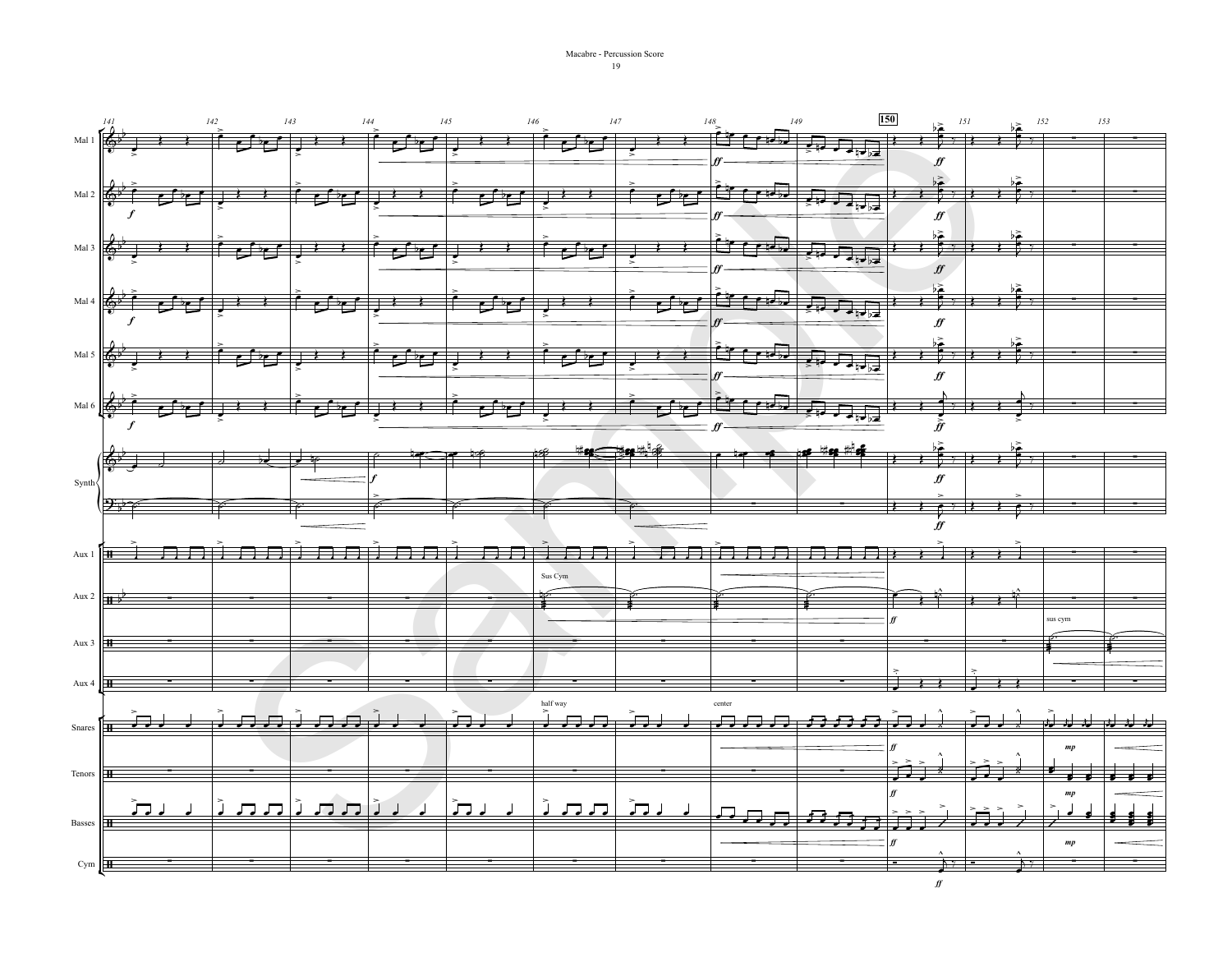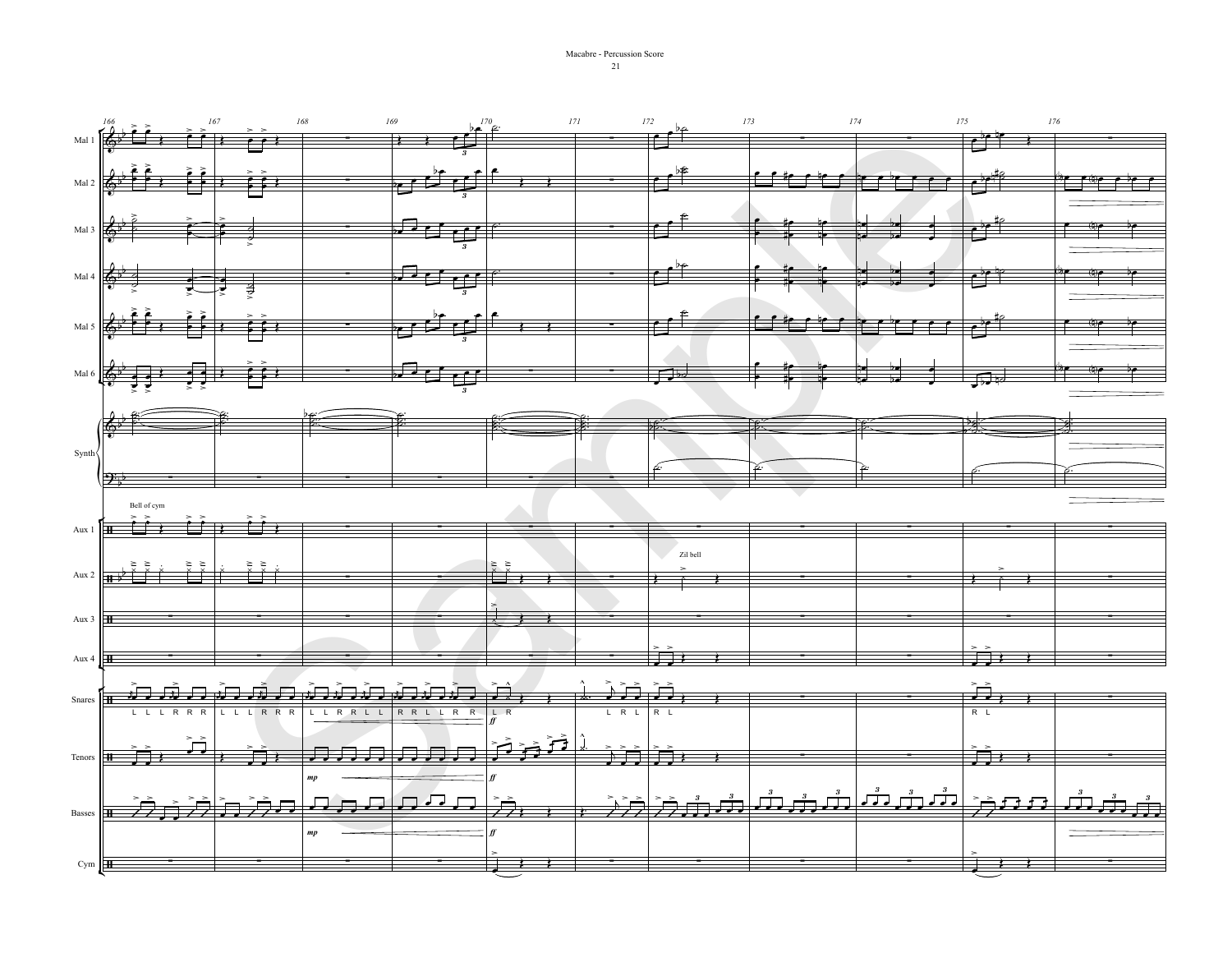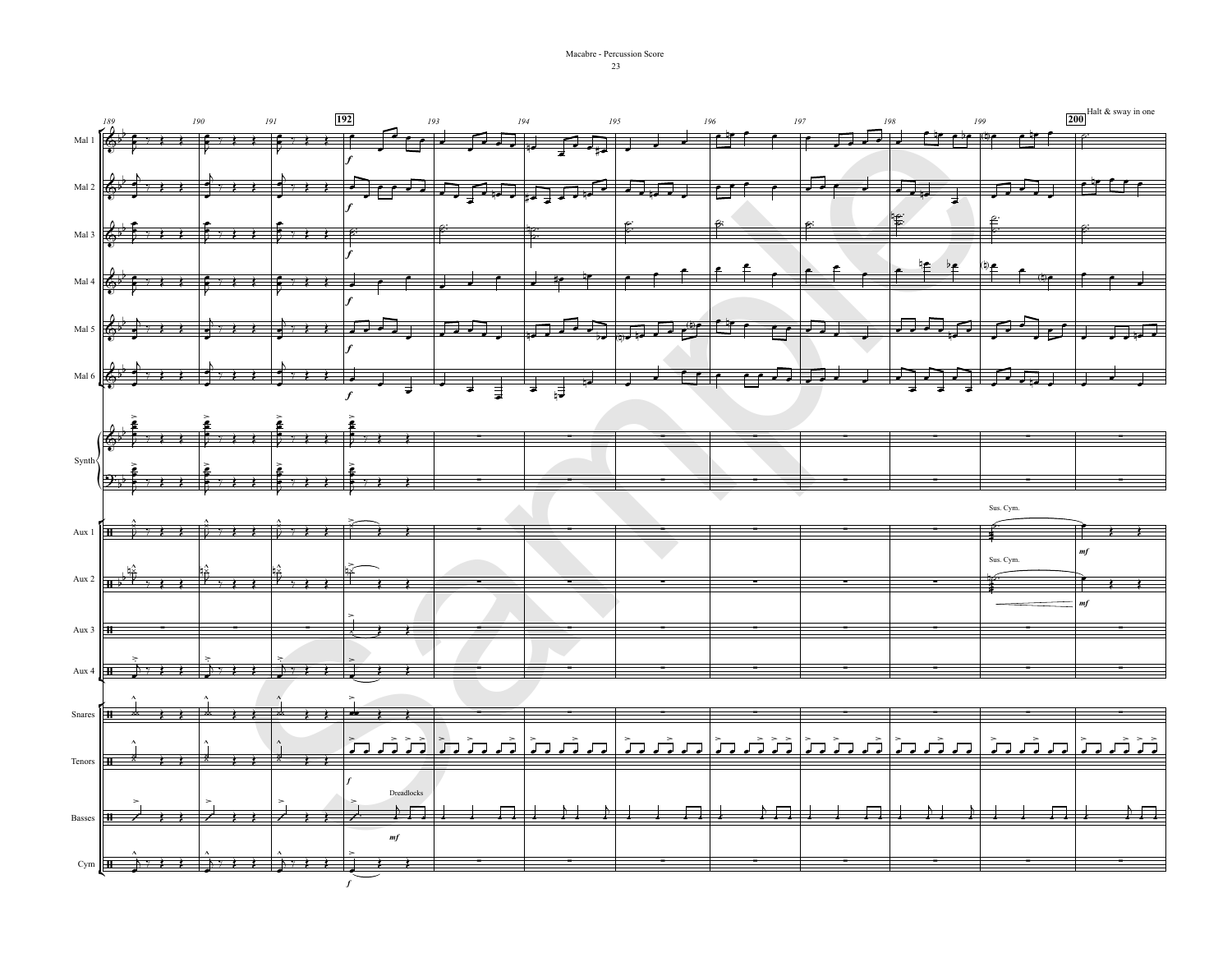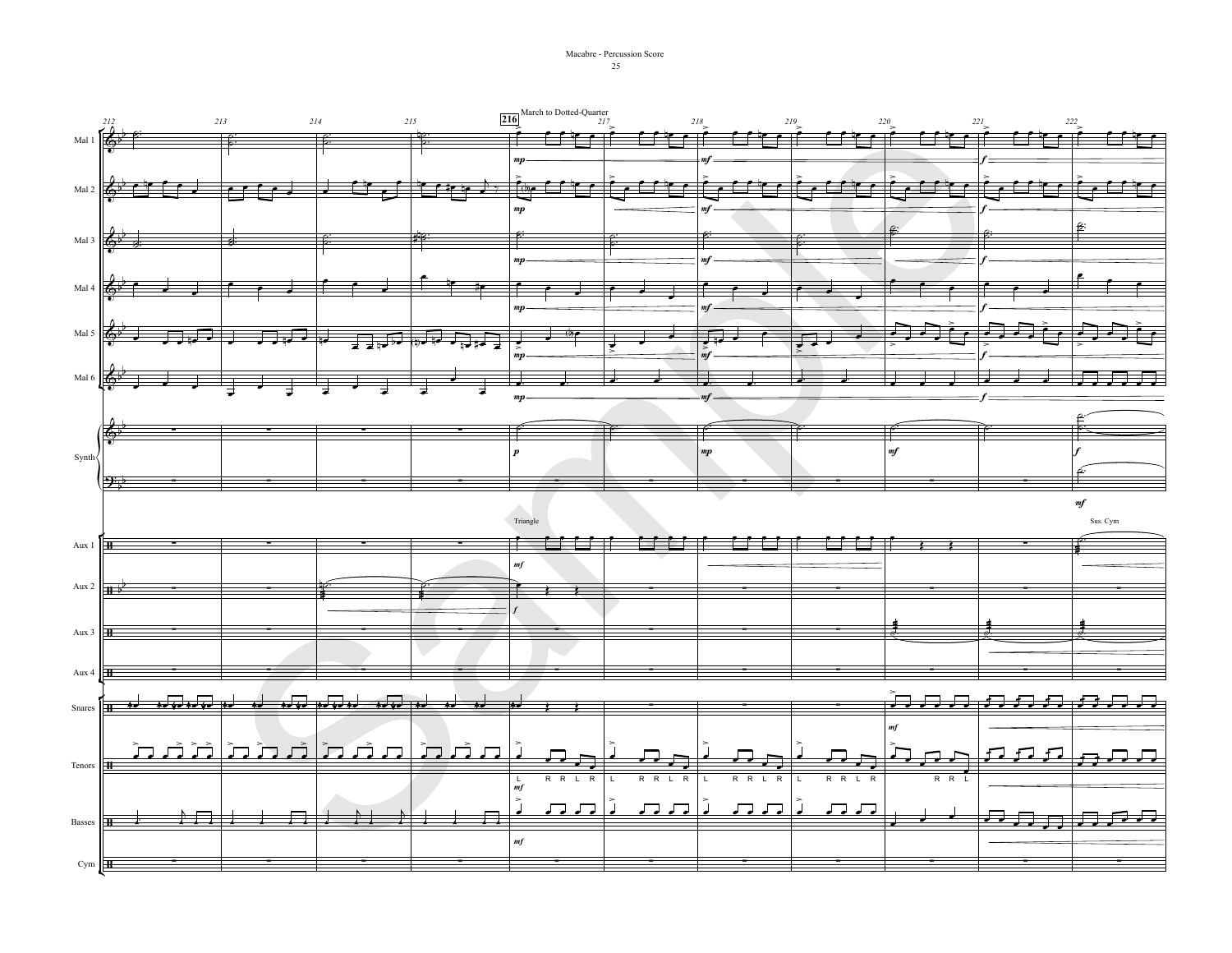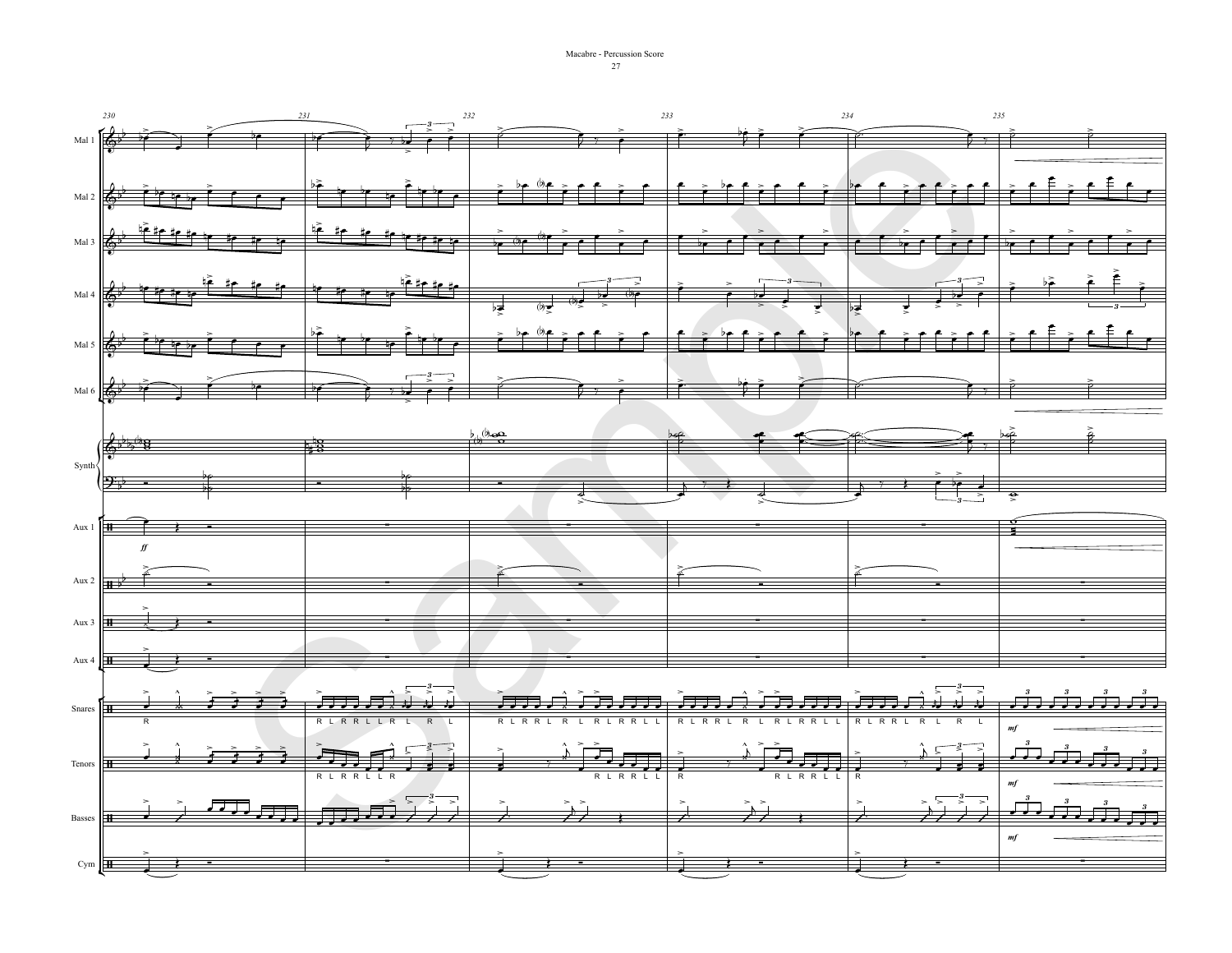